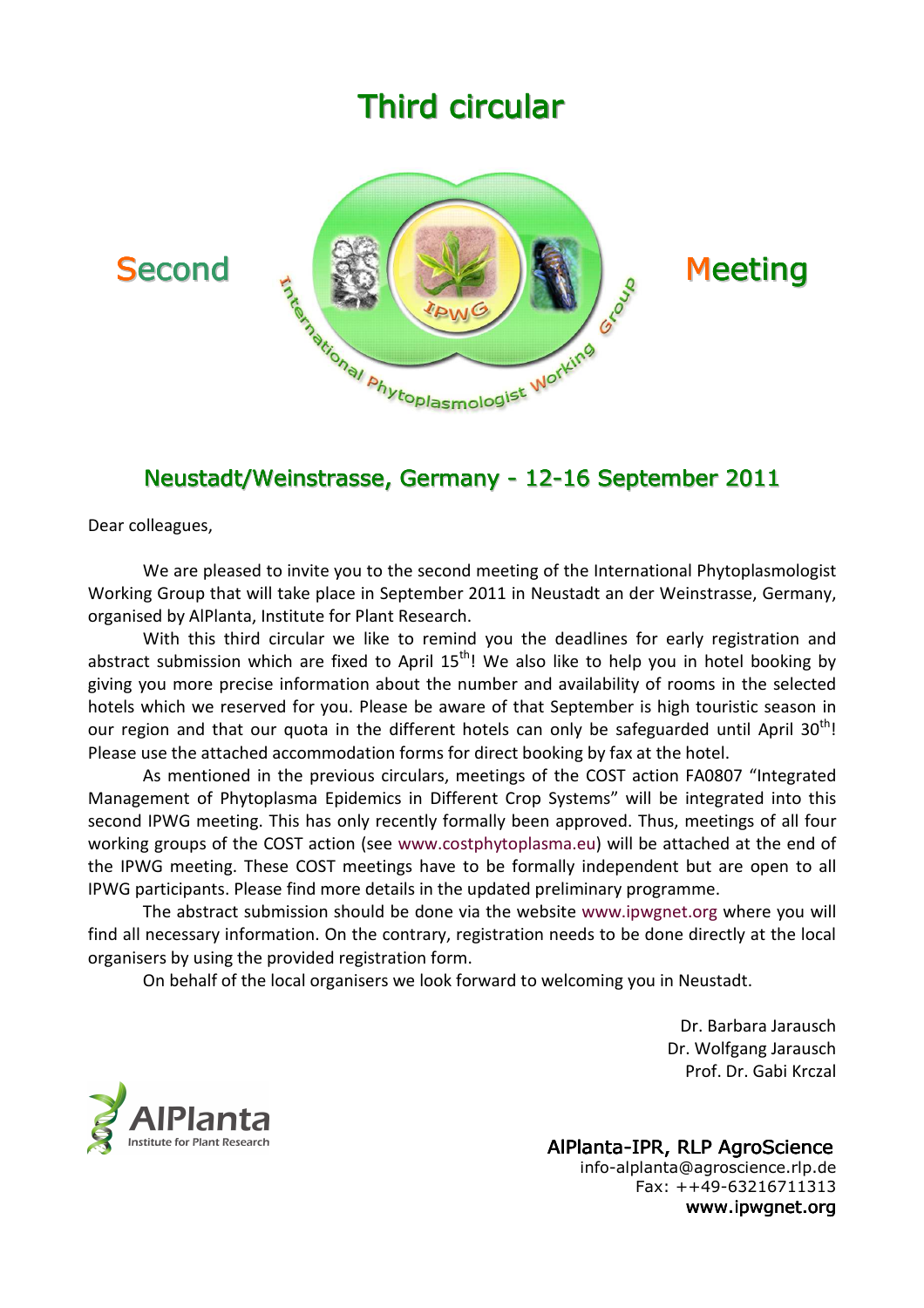

## Reminder of important dates

| Call for papers                   | 20 December 2010     |
|-----------------------------------|----------------------|
| Deadline for abstract submission  | 15 April 2011        |
| Deadline for early registration   | 15 April 2011        |
| Recommended accommodation booking | before 15 April 2011 |
| Decision about presentations      | 01 July 2011         |

## Registration fees

| early registration | before 15 April 2011 | $350 - \epsilon$ |
|--------------------|----------------------|------------------|
| late registration  | after 15 April 2011  | 400,-€           |
| student            | before 15 April 2011 | $150 - \epsilon$ |
| student            | after 15 April 2011  | $200 - \epsilon$ |

Please note: all fees will be charged in EURO.

Regular registration covers:

- Admission to all scientific sessions
- Book of abstracts
- Mid session coffee breaks and lunches as scheduled in the conference programme
- Social Dinner\*

\*Registration for students does not cover Social Dinner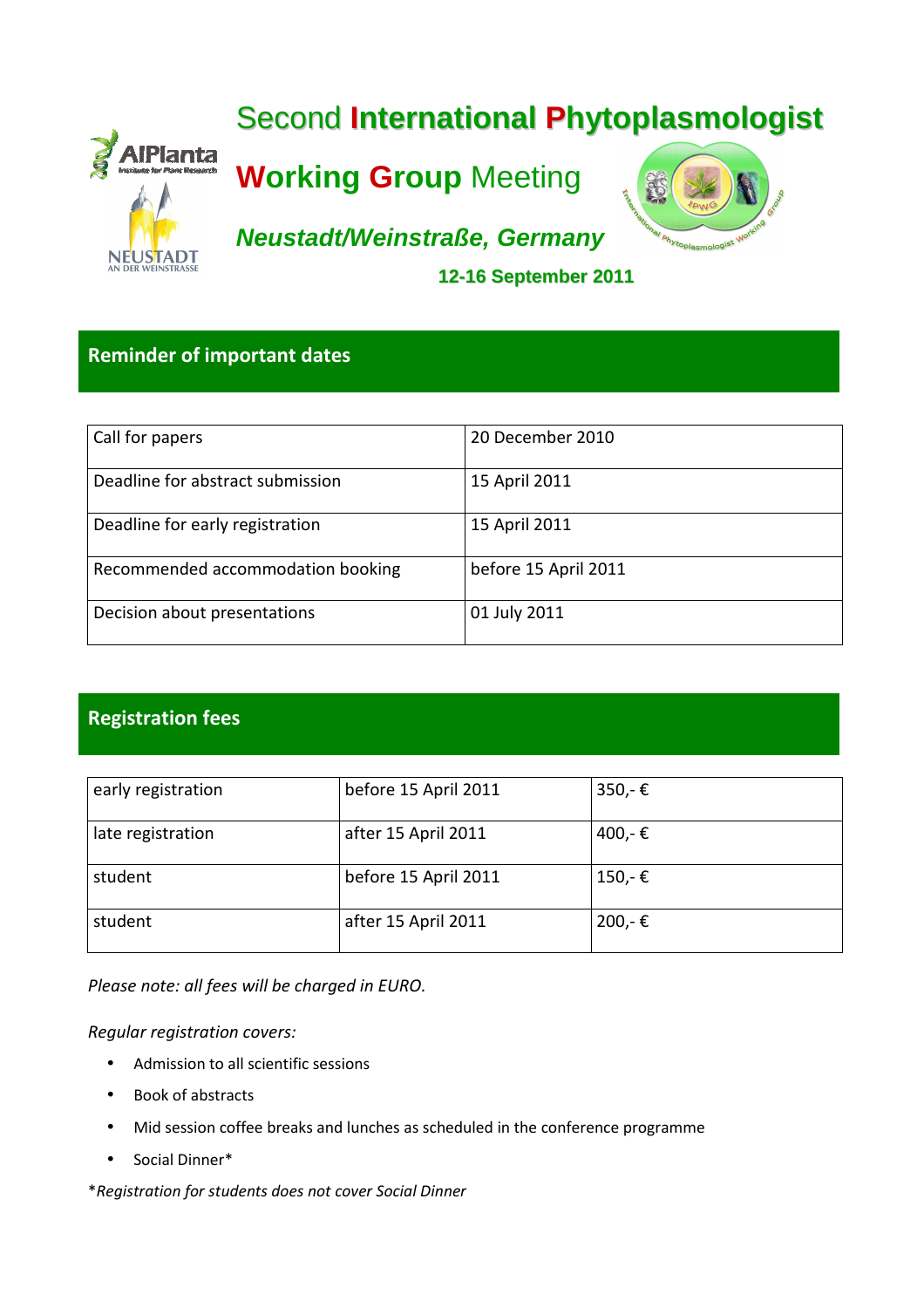#### Registration

All participants, including the pre-registered participants, are requested to register firmly to the congress by using the registration form send out with the second circular. Registration is only possible by email or by fax. Please send the registration to the organisers:

by fax: +49-6321-6711313 or by e-mail: info-alplanta@agroscience.rlp.de

Accompanying persons who wish to participate at the Social Dinner are also requested to register by using the attached form.

#### Abstract submission

All participants who like to contribute by an oral presentation or a poster are requested to submit an abstract. We like to continue the tradition established by the first IPWG meeting and publish all contributions as extended abstract in a special issue of Bulletin of Insectology.

Abstracts have to be submitted online through the website www.ipwgnet.org. You will find all necessary information including abstract submission, instructions to the author etc. on this website.

The abstracts will be evaluated and revised by the IPWG scientific committee. Decisions on acceptance and type of contributions (oral/poster) will be given by the scientific committee until July  $1<sup>st</sup>$ . After this the final programme will be established and distributed in a following circular.

#### **Contact**

Please use the following e-mail address to register as well as for further inquiries:

#### **info-alplanta@agroscience.rlp.de**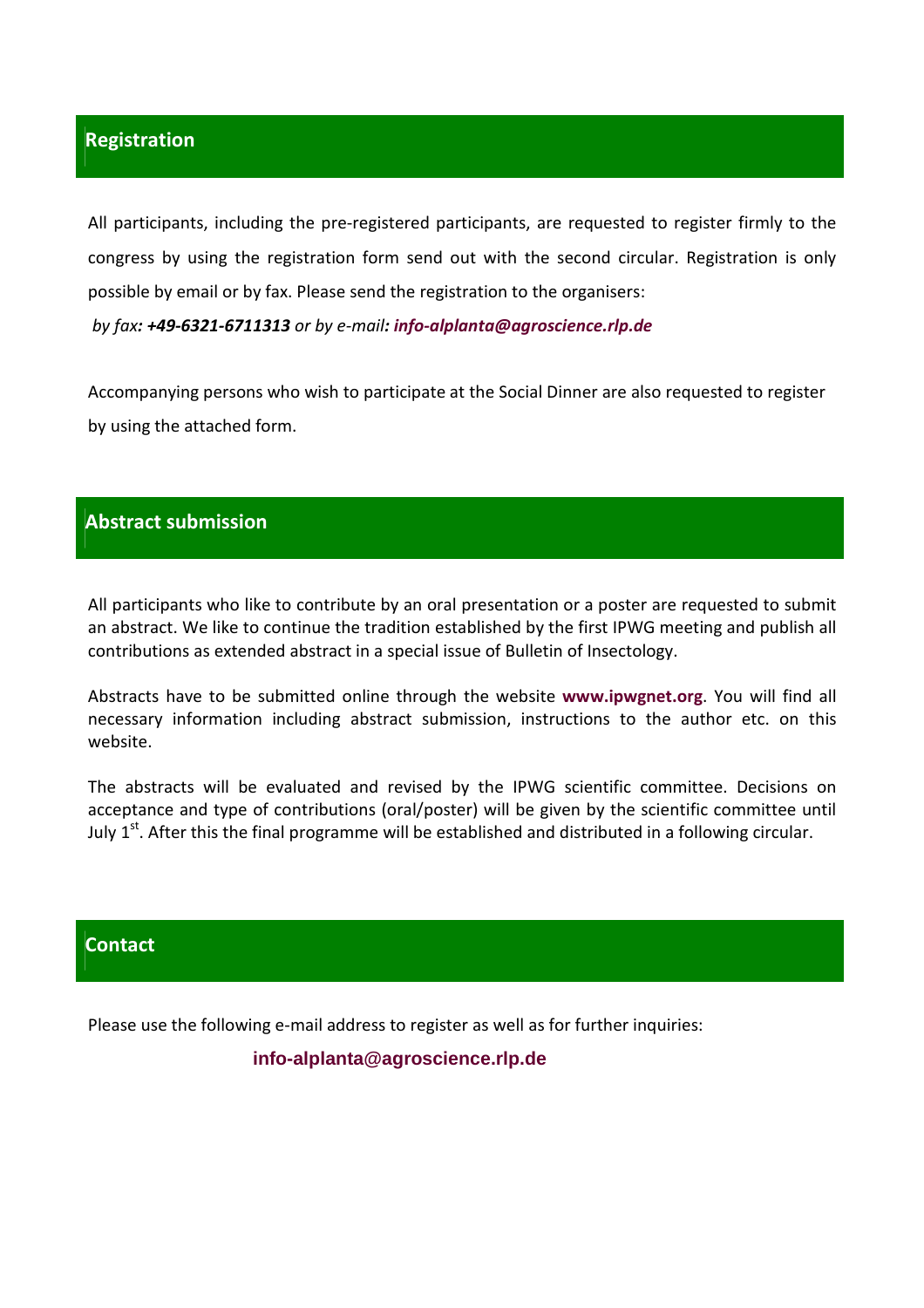## Updated preliminary programme

| Monday, 12 September    | $17:00 - 21:00$ | Registration + Welcome party                                       |  |
|-------------------------|-----------------|--------------------------------------------------------------------|--|
| Tuesday, 13 September   | $8:00 - 9:00$   | Registration, poster hanging<br>Welcome addresses and introduction |  |
|                         | $9:00 - 10:00$  |                                                                    |  |
|                         |                 | Invited speaker Prof. Karl Maramorosch                             |  |
|                         | $10:00 - 11:00$ | Scientific session I                                               |  |
|                         | $11:00 - 11:30$ | coffee break                                                       |  |
|                         | $11:30 - 12:30$ | Scientific session II                                              |  |
|                         | $12:30 - 14:00$ | lunch                                                              |  |
|                         | $14:00 - 16:00$ | <b>Scientific session III</b>                                      |  |
|                         | $16:00 - 16:30$ | coffee break                                                       |  |
|                         | $16:30 - 19:00$ | Scientific session IV                                              |  |
| Wednesday, 14 September | $8:30 - 10:00$  | Scientific session V                                               |  |
|                         | $10:00 - 10:30$ | coffee break                                                       |  |
|                         | $10:30 - 12:30$ | Scientific session VI                                              |  |
|                         | $12:30 - 14:00$ | lunch                                                              |  |
|                         | $14:00 - 16:00$ | Scientific session VII                                             |  |
|                         | $16:00 - 16:30$ | coffee break                                                       |  |
|                         | $16:30 - 18:30$ | Poster session                                                     |  |
|                         | 19:30           | Social dinner                                                      |  |
| Thursday, 15 September  | $8:30 - 10:00$  | <b>Scientific sessions VIII</b>                                    |  |
|                         | $10:00 - 10:30$ | coffee break                                                       |  |
|                         | $10:30 - 12:00$ | <b>Scientific session IX</b>                                       |  |
|                         | $12:00 - 12:30$ | <b>General discussion IPWG</b>                                     |  |
|                         | $12:30 - 14:00$ | lunch                                                              |  |
|                         | $14:00 - 16:00$ | Scientific sessions X (COST FA0807 WG1)                            |  |
|                         | $16:00 - 16:30$ | coffee break                                                       |  |
|                         | $16:30 - 18:00$ | Scientific sessions XI (COST FA0807 WG4)                           |  |
|                         | $18:00 - 19:00$ | COST FA0807 WG1+WG4 round table                                    |  |
| Friday, 16 September    | $8:30 - 10:30$  | Scientific sessions XII (COST FA0807 WG2)                          |  |
|                         | $10:00 - 10:30$ | coffee break                                                       |  |
|                         | $10:30 - 12:00$ | Scientific sessions XIII (COST FA0807 WG3)                         |  |
|                         | $12:00 - 13:00$ | COST FA0807 WG2+WG3 round table                                    |  |
|                         | 13:00           | Farewell                                                           |  |

The meeting will be held in the historical Convention Center of Neustadt an der Weinstraße (Saalbau) near the medieval city center of Neustadt.

For further information see: www.neustadt.eu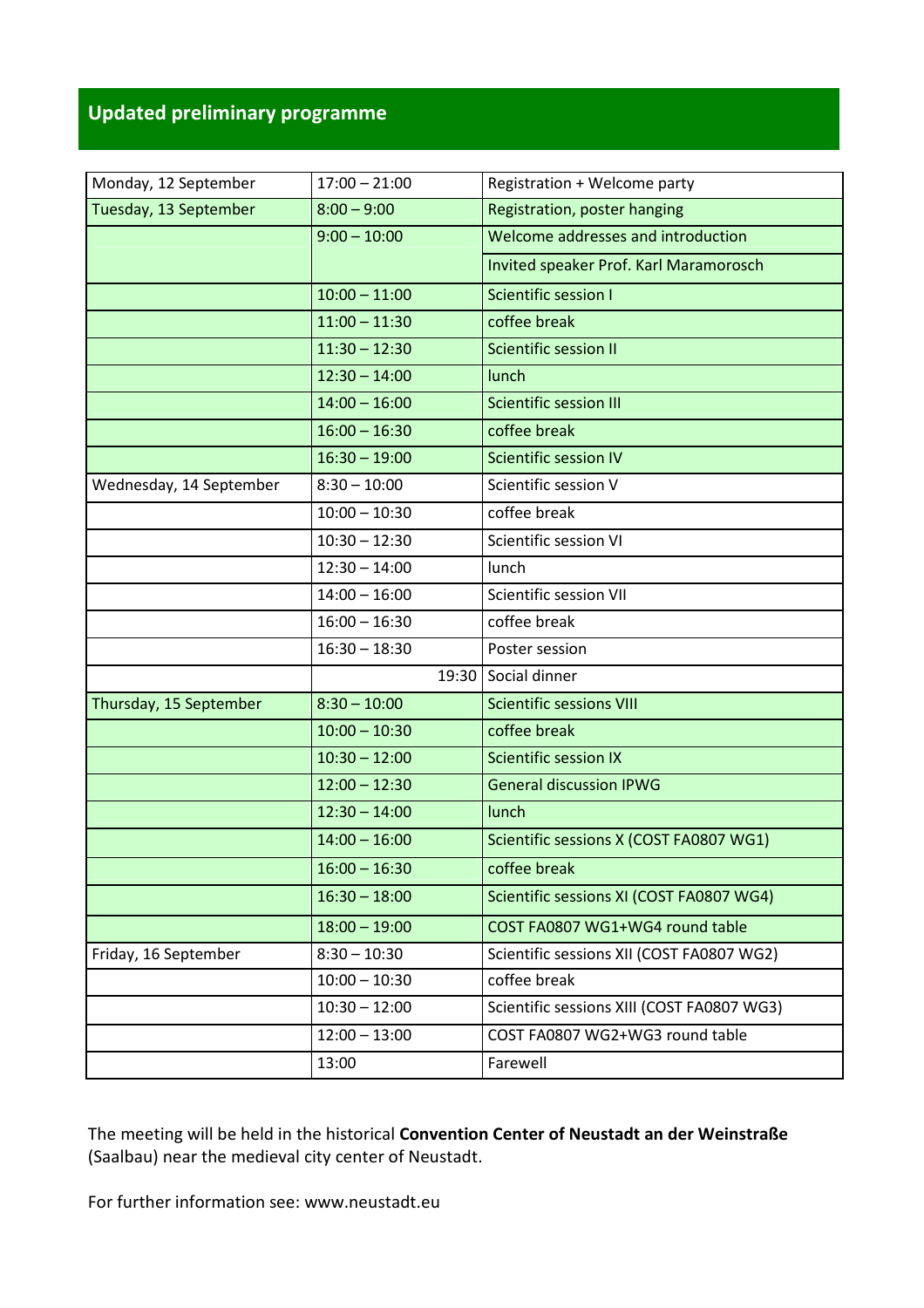## Topics

| Phytoplasma genomics and phylogeny                                               |
|----------------------------------------------------------------------------------|
| Phytoplasma detection and characterisation                                       |
| Insect vectors of phytoplasmas and interaction of phytoplasmas with their vector |
| Phytoplasma diseases worldwide                                                   |
| Phytoplasma-plant interaction and control of phytoplasma diseases                |
| New phytoplasma diseases                                                         |

## Organising committee

Barbara Jarausch Wolfgang Jarausch Gabi Krczal Annerie Liebenberg

*AlPlanta – IPR, RLP AgroScience, Neustadt/W.* 

## Scientific committee

| Assunta Bertaccini – Italy   | Ing Ming Lee - USA          |
|------------------------------|-----------------------------|
| Saskia Hogenhout – UK        | Roberto Michelutti - Canada |
| <b>Matthew Dickinson- UK</b> | Lia Liefting - New Zealand  |
| Xavier Foissac – France      | Shigetou Namba - Japan      |
| Barbara Jarausch – Germany   | Phyllis Weintraub - Israel  |
| Wolfgang Jarausch – Germany  | Govind P Rao - India        |

## **Language**

English will be the official language of the Congress.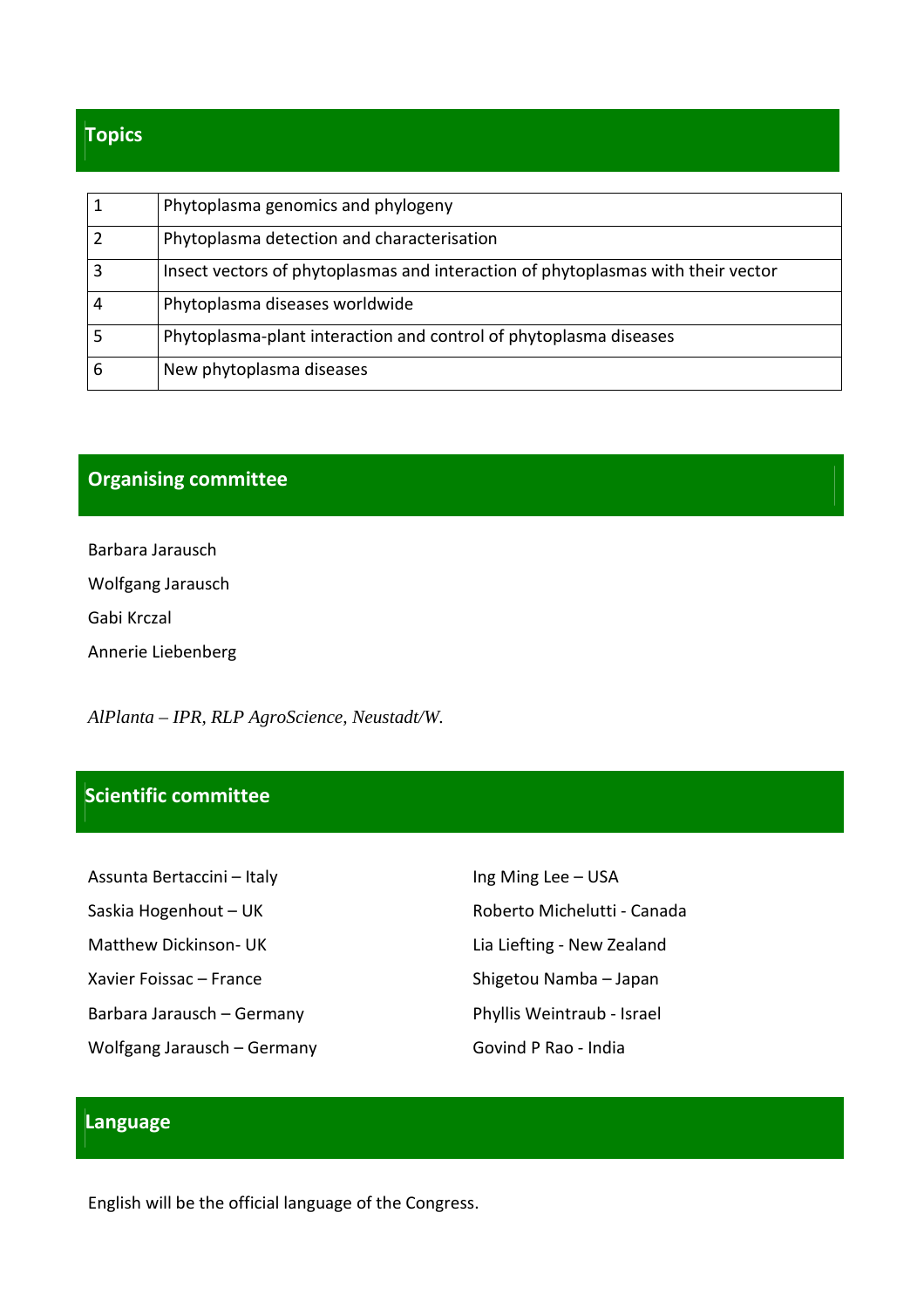### Accomodation

The organising committee has selected a number of hotels for the Second Meeting of IPWG, which offer special room rates for congress participants. Participants are free to find their own accommodation and are requested to book themselves. Please note that online booking of the reserved rooms is not possible. You can only book by fax, email or phone while mentioning the code "IPWG 2011". We recommend the use of the attached accommodation forms for direct booking by fax.

Although a large number of rooms has been set aside for the IPWG 2011 we urge the participants to carry out their reservation as soon as possible. Our quota is safeguarded until 30th April 2011.

For any further help please contact the local organisers info-alplanta@agroscience.rlp.de or Fax: ++49-6321-6711313

| <b>LIST OF HOTELS</b> |                                                                                                                                                                                                                                          |                                                                                                                    |                                                                                                                                                                     |
|-----------------------|------------------------------------------------------------------------------------------------------------------------------------------------------------------------------------------------------------------------------------------|--------------------------------------------------------------------------------------------------------------------|---------------------------------------------------------------------------------------------------------------------------------------------------------------------|
| ***                   | <b>Ramada Hotel</b><br>(3 min walk to the congress location)<br>Exterstrasse 2, Neustadt<br>phone: ++49 6321-898-0<br>fax: ++49 6321-898-150<br>email: neustadt@ramada.de<br>www.ramada.de                                               | <b>Single room</b><br>(double room single<br>use)<br>$58 - 68 \in$<br>per person/night<br>incl. breakfast          | <b>Double room</b><br>$44 - 64 \text{ } \in$<br>per person/night<br>incl. breakfast<br>40 rooms from<br>12 Sept. - 15 Sept.<br>83 rooms from<br>12 Sept. - 16 Sept. |
| ***                   | Panorama Hotel<br>(20 min walk to the congress<br>location)<br>Mussbacher Landstraße 2<br>phone: ++49 6321-3992-0<br>fax: ++49 6321-3992-39<br>email: info@pr-hotel.de<br>www.pr-hotel.de                                                | <b>Single room</b><br>63 € per room<br><b>breakfast</b><br>14 €/person<br>30 rooms from<br>12 Sept. - 16 Sept.     | Double room<br>67 € per room<br><b>breakfast</b><br>14 €/person<br>35 rooms from<br>12 Sept. - 16 Sept.                                                             |
| **                    | <b>Hotel "Altes Weinhaus"</b><br>(ca. 6 km, train and bus connection)<br>Breitenweg 7-9<br>D-67435 Neustadt - Mußbach<br>Phone: $++496321/49935-0$<br>fax: ++49 6321 / 49935 - 5<br>email: info@altesweinhaus.de<br>www.altesweinhaus.de | <b>Single room</b><br>46,50 € per room<br><b>breakfast</b><br>8,50 €/person<br>2 rooms from<br>12 Sept. - 16 Sept. | <b>Double room</b><br>68 € per room<br><b>breakfast</b><br>8,50 €/person<br>11 rooms from<br>12 Sept. - 16 Sept.                                                    |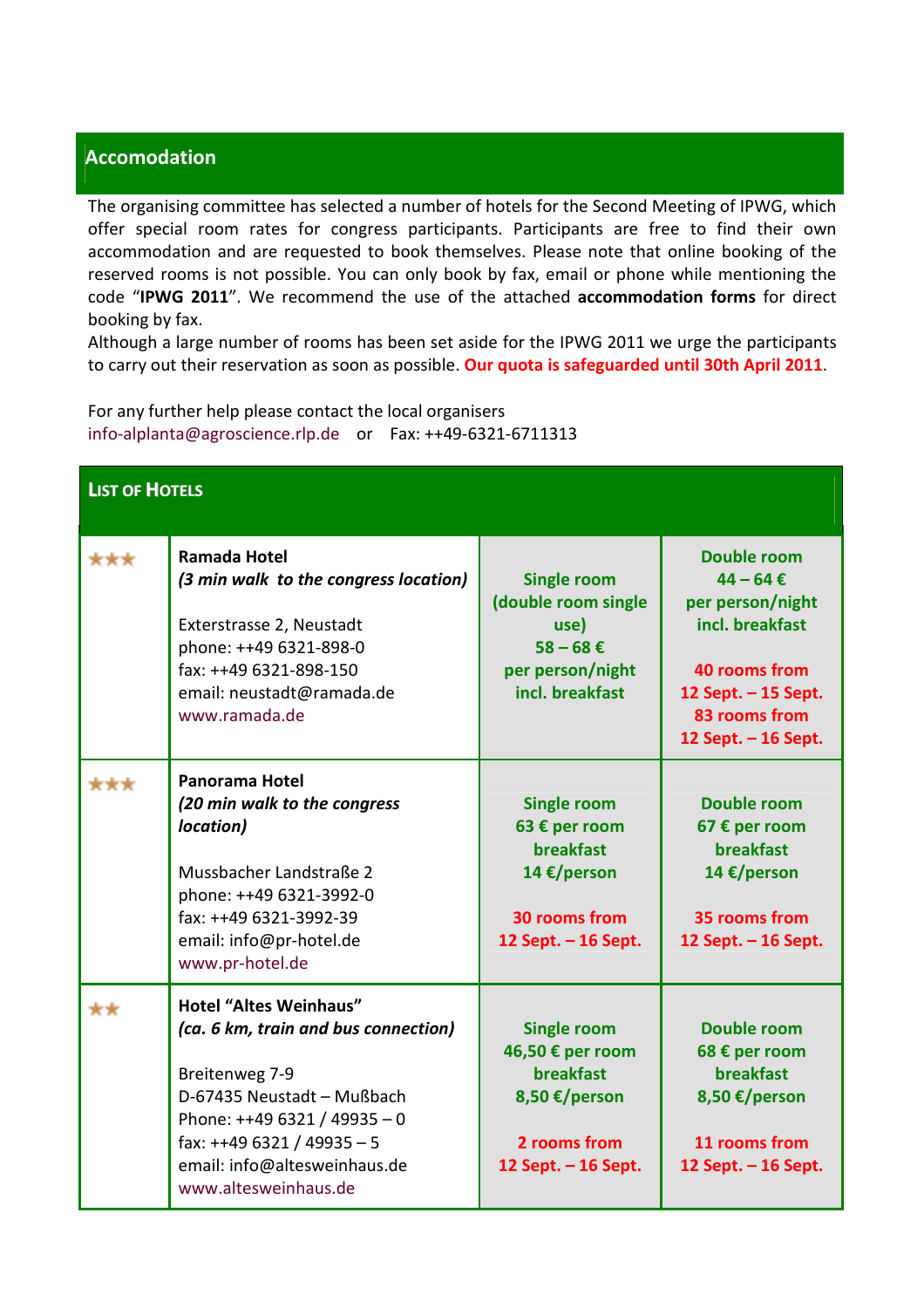| <b>Gästehaus Haßloch</b><br>(ca. 10 km, car needed)<br>Siemensstraße 2<br>D-67454 Haßloch<br>Phone: ++49 6324 / 810595<br>fax: ++49 6324 / 810619<br>email: info@gaestehaus-hassloch.de<br>www.gaestehaus-hassloch.de                              | <b>Single room</b><br>(double room single<br>use)<br>32 € per person<br>breakfast 7 € | Double room<br>52 € per room<br><b>breakfast</b><br>7 €/person<br>25 rooms from<br>12 Sept. - 16 Sept. |
|----------------------------------------------------------------------------------------------------------------------------------------------------------------------------------------------------------------------------------------------------|---------------------------------------------------------------------------------------|--------------------------------------------------------------------------------------------------------|
| Pfalz-Jugendherberge<br><b>Youth hostel</b><br>(ca. 2 km, bus connection)<br>Hans-Geiger-Straße 27<br>67434 Neustadt<br>Telefon ++49 6321/2289<br>Telefax ++49 6321/82947<br>email:<br>neustadt@diejugendherbergen.de<br>www.DieJugendherbergen.de | <b>Single room</b><br>not available                                                   | <b>Double room</b><br>34,50 € per person<br>incl. breakfast<br>14 rooms from<br>12 Sept. - 15 Sept.    |

## Using the car

Neustadt/Weinstraße is situated in the heart of Europe and well connected by German motorways. We therefore expect that a couple of you will arrive by car. As Neustadt is a small town we provide you a plan of possible parking sites. We recommend to use the parking "Festwiese" which is free.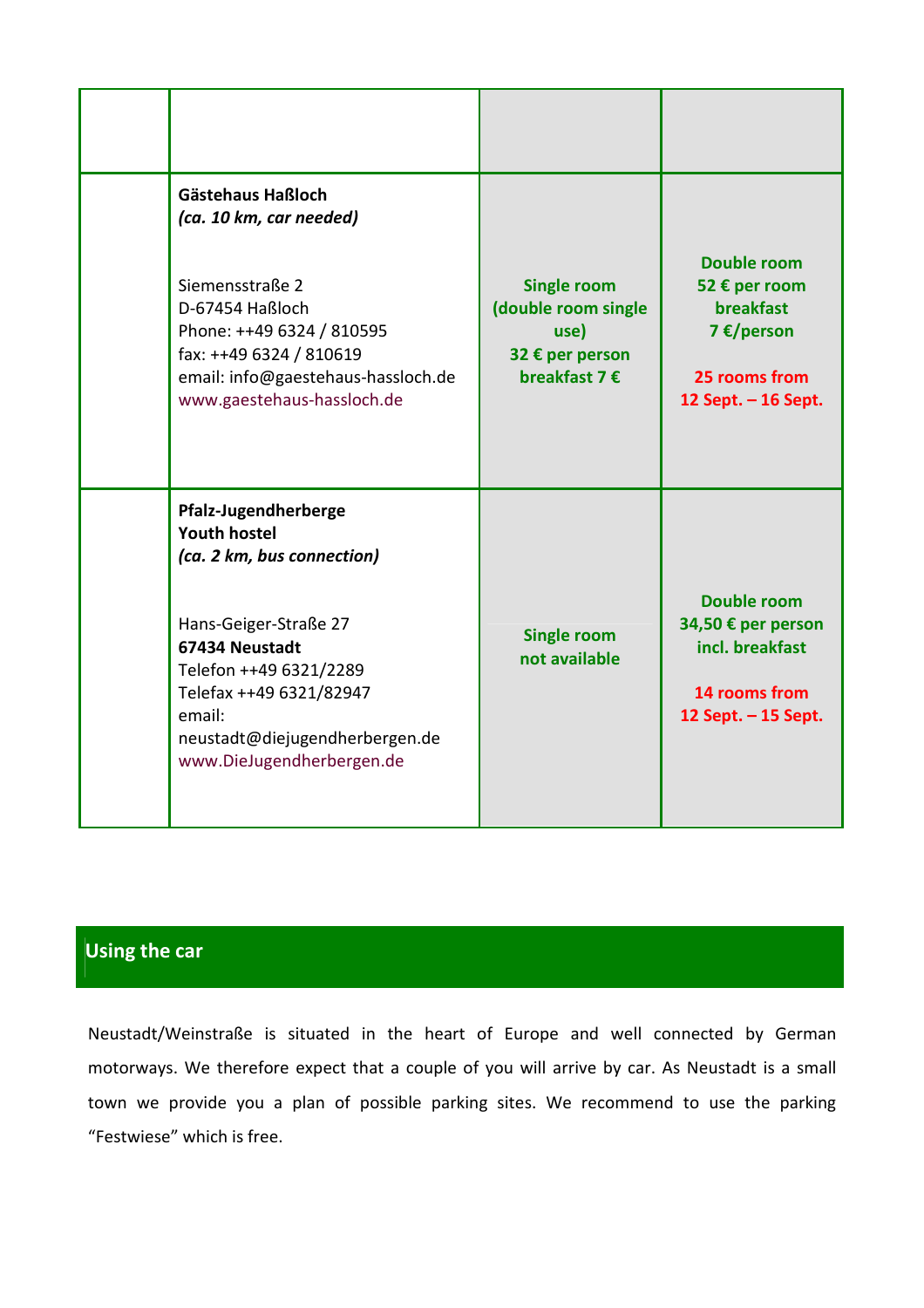